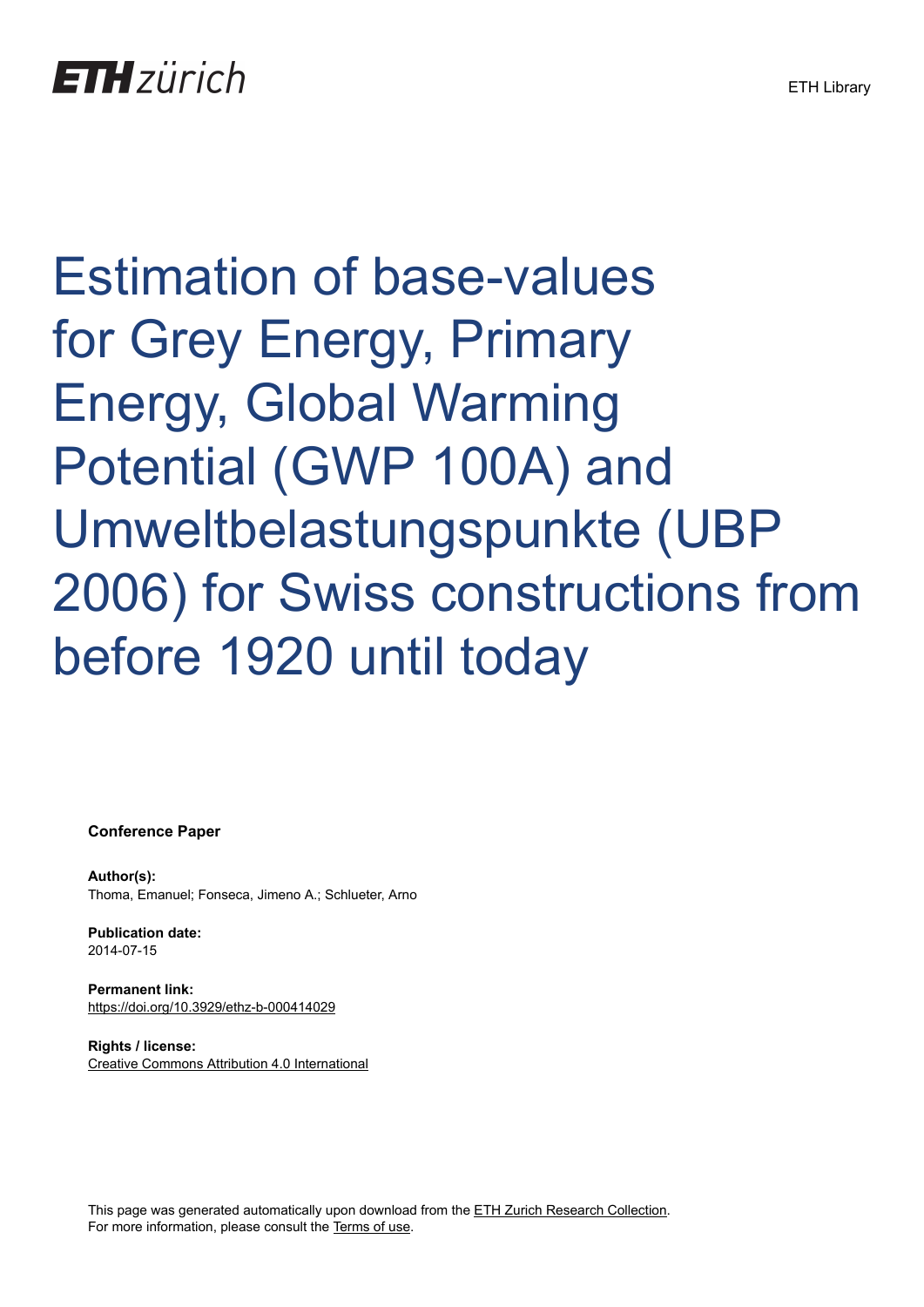**Estimation of base-values for Grey Energy, Primary Energy, Global Warming Potential (GWP 100A) and** *Umweltbelastungspunkte* **(UBP 2006) for Swiss constructions from before 1920 until today**

## **Emanuel Thoma, Jimeno Fonseca, Prof. Dr. Arno Schlüter ETH Zürich, A/S: Architecture & Buildings Systems**

## **Abstract**

This paper presents a framework to estimate base-values for embodied energy and  $CO<sub>2</sub>$  emissions of the Swiss building stock. These values are estimated for existing, renovated and future constructions. Using the approach of Fonseca et al. (2014), the impacts of standing and future buildings at the urban scale can be calculated from these values. The framework allows to quickly estimate the environmental impact of a set of buildings from its year of construction or renovation, saving the effort of a thorough examination of buildings properties. The work was done as part of the so called INDUCITY Project by ETH Zürich, Siemens A.G. and WERZ institute (2014), which compared the impacts of embodied energy in buildings for the sustainable transformation of an urban area in Switzerland.

*Keywords: Trends in Grey Energy and Emissions, Building sector*

## **1. Introduction**

The world's population shifts increasingly towards urban areas (United Nations, 2014). Those new arrivals need places for living, working and leisure. Hence cities grow (United Nations, 2014) and new residential, commercial and industrial buildings are needed. Meanwhile, old buildings are refurbished in order to accord with changing requirements and standards (McGraw-Hill Construction, 2009). But can this evolution be mastered in a sustainable manner?

Important sustainability-indicators of constructions are their Grey Energy and Grey Emissions. The Swiss Society of Engineers and Architects SIA (2004) defines Grey Energy as a "number in energy units (MJ or kWh) that contains the cumulated energy expenditure for the production of a good". Grey Emissions are the defined by the Swiss environmental department BAFU (2007) as the "emitted pollutants, caused by the production of goods […] and the disposal of their waste products".

This paper presents a methodology to estimate values for Grey Energy (GE), Primary Energy (PE), Global Warming Potential (GWP 100A) and *Umweltbelastungspunkte* (UBP 2006) for Swiss constructions from the database of Holliger Consultant (2002), a large state-supported official database of construction materials and designs. This database contains detailed compositions of many baseconstructions in Switzerland. The building components, such as walls, floors, roofs, windows, etc. are shown with the above-named values of GE, PE, GWP 100A and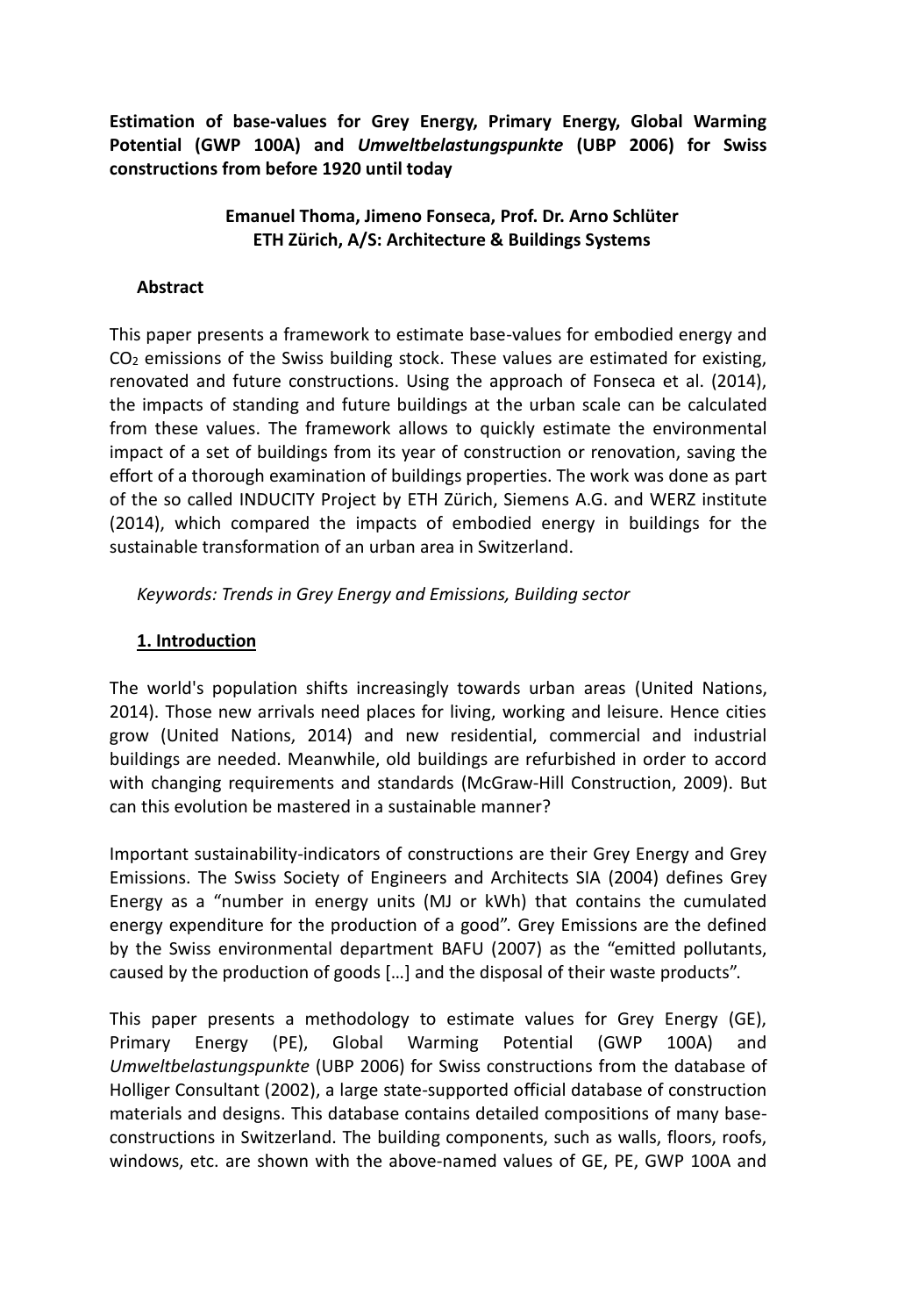UBP 2006, which are all calculated according to the SIA standard 2032 (SIA, 2010). The Global Warming Potential here stands for the Grey Emissions in CO<sub>2</sub>equivalents, accounted for 100 years (Holliger Consultant, 2002).

Swiss constructions and renovations are categorized in blocks according to their time of construction/renovation, and the building type.

In order to receive the GE, PE, GWP 100A and UBP 2006 of the buildings, typical compositions of construction or renovation building components such as exterior walls, roofs, slab-floors etc. are identified. For constructions, this is done according to the Intelligent Energy Project TABULA (2014), a database which lists typical buildings with construction-periods from as early as 1850 for European countries. Switzerland is not included in the database; however conclusions are drawn from constructions in Germany and Austria under the assumption of vast similarities with Switzerland. Data for the most recently constructed buildings is taken in from the database of Holliger Consultant (2002). For renovations, the typical measures are estimated from TFT TIE Kinetix GmbH (2014), a study on major weaknesses of constructions from the different periods. From these and the base constructions for each period, the renovation building components are estimated.

From these typical construction and renovation building components, base-designs for Swiss buildings and renovation measures are defined. Knowing the base-designs and the GE, PE, GWP 100A and UBP 2006 of the used materials from Holliger Consultant (2002), these four indicators are then calculated for the Swiss buildings according to their time of construction/renovation and building type.

Many existing studies, e. g. Enerdata (2012) and (U.S. DOE, 2008), have addressed the temporal development of yearly energy-use and emissions of the building sector due to operation. In order to reduce the energy-use and emissions of buildings, governments have passed standards, such as the MINERGIE standard in Switzerland for new constructions and renovations. However, when analyzing buildings yearly energy-use and emissions, one should also consider the buildings yearly Grey Energy and Grey Emissions, which is done by dividing the total Grey Energy and Grey Emissions by the buildings lifetime. This can't be done without knowledge of the Grey Energy and Grey Emissions of existing buildings. The here presented framework presents a basis for estimating the Grey Energy and Grey Emissions of old buildings from their year of construction and renovation.

Therefore, this framework provides additional information for evaluating the temporal development of the environmental impact of the building sector.

The results of this paper give valuable information about the ecological impact of the building sector in Switzerland, being an important input for policy makers, the building industry as well as real estate owners. This work represents a part of the so called INDUCITY Project (see ETH Zürich, Siemens A.G. and WERZ institute, 2014).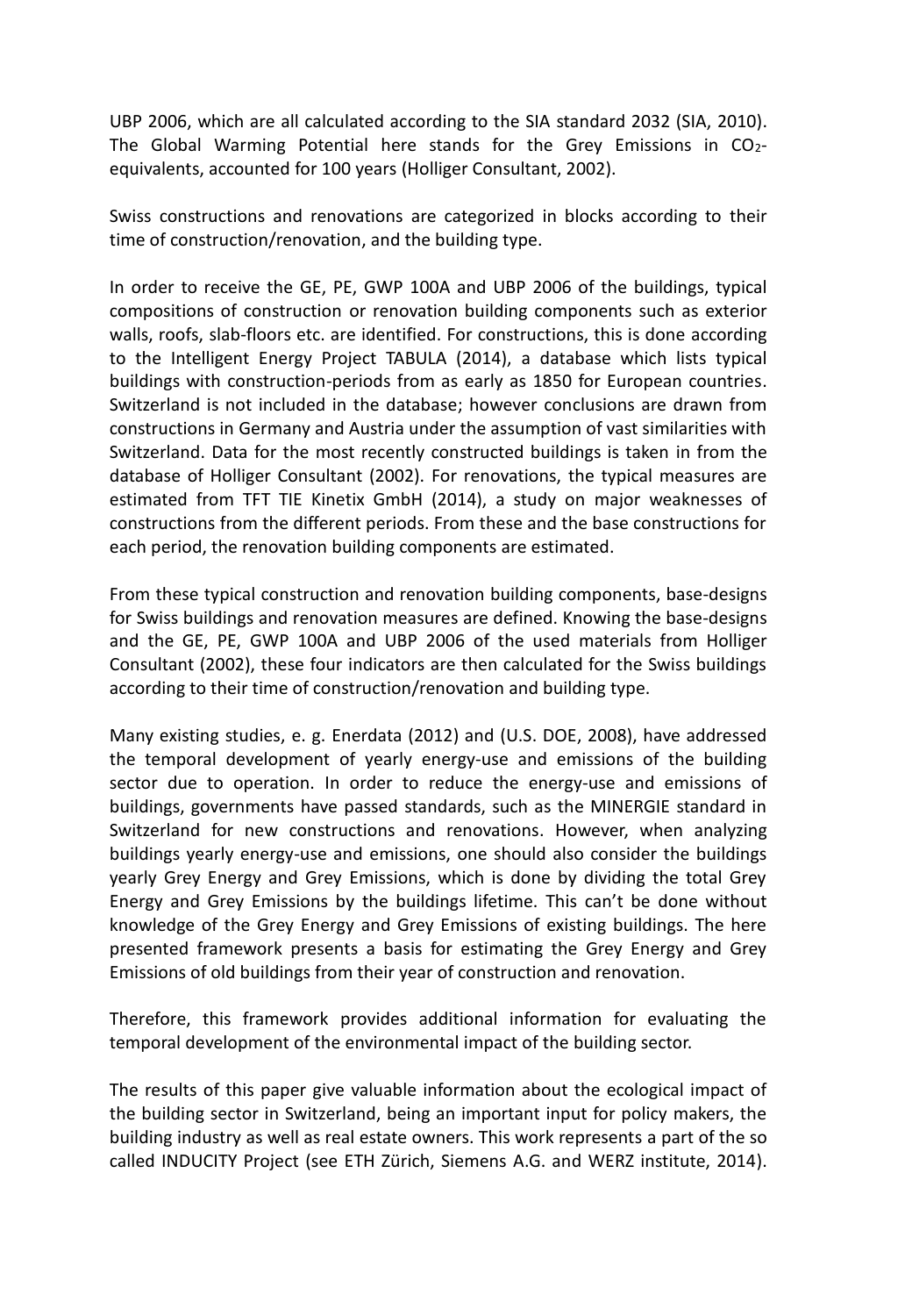This project elaborated different scenarios for the transformation of a Swiss city quarter and examined them in terms of their environmental impacts.

Applying a similar methodology to other countries would give great input for evaluating trend of the ecological impact of the building sector and support advances towards a more sustainable urban development.

# **2. Method**

Based on the approach of Girardin et al. (2012), we classify Swiss buildings in five construction periods. The five different categories are constructions before 1920, between 1920 and 1970, between 1970 and 1980, between 1980 and 2005 and between 2005 and 2020 (new constructions). Likewise, renovation measures in these periods are examined, however, renovation of buildings before 1920 is not considered, due to the very poor availability of data for this time. Hence, the analysis that is described in the following is performed for all these time-periods.

First, we assign buildings to certain categories, of which the main categories are industrial, residential and commercial buildings. The latter two are divided into several sub-categories. Residential buildings are divided in multiple dwelling units, hotels, and single dwelling units. The category commercial buildings includes administrative, commercial, educational, fitness/sports, supermarkets, public/other, restaurants, hospitals, swimming halls, server rooms, icerings, deposit/parking and cooling-rooms. Cooling-rooms as well as server rooms are usually part of other types of buildings. In some special cases, however, they might exist as stand-alone services, why they were assigned own categories

In the next step, for each category, base case building components (layers and thicknesses) for exterior walls above ground, exterior walls below ground, floors/ceilings, supporting interior walls, non-supporting interior walls, roofs, slab floors and windows are defined. In order to find appropriate base case building components for Swiss buildings constructed before 2005, we correlate them to those of the German and Austrian building stocks provided by the Intelligent Energy Project TABULA (2014). For Swiss buildings constructed after 2005, we first define base case building components by comparing common constructions in (Verein MINERGIE (AMI), 2012) and the Holliger Consultant (2002) database.

The embodied energy is then found by entering the defined case building components into the calculation tool of the Holliger Consultant (2002) database, which then delivers the components' GE, PE, GWP 100A and UBP 2006 according SIA (2010). In many cases it is assumed that the categories multiple dwelling units, hotel, administrative, education, hospital and public/other share similar properties. Some Similarities are also assumed for commercial, supermarkets, restaurants, fitness-sport, swimming hall, icering and cooling-rooms. Furthermore, in many cases, similarities are assumed between Industrial buildings and deposit/parking.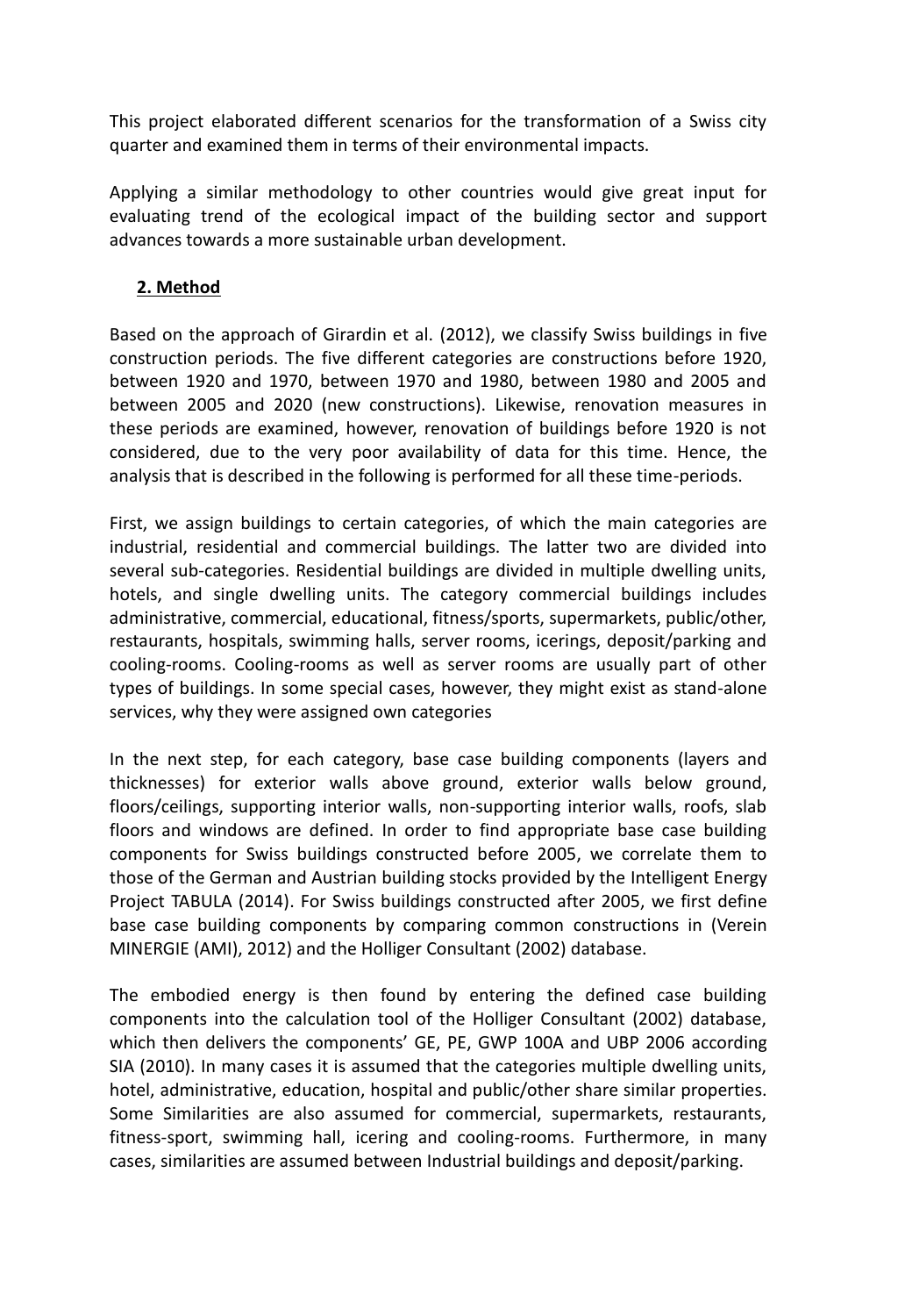## **2.1 Base-values of pure materials and general construction components**

We estimate the composition of base constructions (layers and thicknesses) for every time period, category and sub-category of buildings. Then we use the database of building materials (Holliger Consultant, 2002) to determine the values of GE, PE, GWP 100A and UBP 2006. The relevant values of pure construction materials from Holliger Consultant (2002) are listed in Table 1.

| <b>Material</b>      | <b>Grey Energy</b><br>[MJ/m <sup>2</sup> ] | <b>GWP 100A</b><br>$\left[\mathrm{kg/m^2}\right]$ | Primary<br>Energy<br>[MJ/m <sup>2</sup> ] | <b>UBP 2006</b><br>[Pt/m <sup>2</sup> ] |  |
|----------------------|--------------------------------------------|---------------------------------------------------|-------------------------------------------|-----------------------------------------|--|
| <b>Brick</b>         | 27.33                                      | 2.57                                              | 30.05                                     | 1899.13                                 |  |
| Concrete wall        | 35.18                                      | 3.78                                              | 41.85                                     | 5707                                    |  |
| Concrete roof        | 31.88                                      | 3.59                                              | 35.1                                      | 5211.43                                 |  |
| Wood                 | 25.84                                      | 1.45                                              | 141.05                                    | 5030.81                                 |  |
| Plaster              | 35                                         | 2.19                                              | 38.34                                     | 3369.15                                 |  |
| Cellulose            | 3.72                                       | 0.2                                               | 5                                         | 635.64                                  |  |
| <b>EPS/XPS</b>       | 30.74                                      | 3.25                                              | 31.09                                     | 2055.53                                 |  |
| <b>Mineral fiber</b> | 9.13                                       | 0.63                                              | 10.17                                     | 646.48                                  |  |
| Glass wool           | 13.73                                      | 0.45                                              | 14.89                                     | 672.05                                  |  |
| <b>PUR/PIR</b>       | 30.4                                       | 2.03                                              | 31.19                                     | 1830.03                                 |  |
| Foam glass           | 21.64                                      | 1.28                                              | 29.11                                     | 992.82                                  |  |

Table 1: Base-values for Grey Energy, Global Warming Potential, Primary Energy and Umweltbelastungspunkte for different pure construction materials per centimeter thickness extracted from Holliger Consultant (2002)

Using the articles of Eicke-Hennig, W. (2011a and 2011b) on insulation materials described in, we assign the type of insulation materials used in buildings according to its construction period in the following way: In the construction period from 1920 until 1970, an insulation material mix of 60 % wood-fiber, 15 mineral-fiber, 15 % glass wool, 10 % EPS/XPS is assumed. From 1970 until 1980, 45 % mineralfiber, 35 % glass wool and 20 % EPS/XPS is assumed. For the years between 1980 and 2005, we assume an insulation material mix of 40 % mineral-fiber, 30 % glass wool, 25 % EPS/XPS, 2 % PUR/PIR, 1.5 % cellulose and 1.5 % foam glass. The insulation material mix for new constructions, hence for the period between 2005 and 2020 is approximated to 35 % EPS/XPS, 28 % mineral-fiber, 22 % glass wool, 3.5 % foam glass and 3.5 % cellulose. With these assumptions and the values for pure insulation materials listed in Table 1, base-values for the insulation mix in the respective time-periods can be calculated. As an example, Formula (1) shows, how the base value for Grey Energy of the insulation mix for the period between 1970 and 1980 is calculated.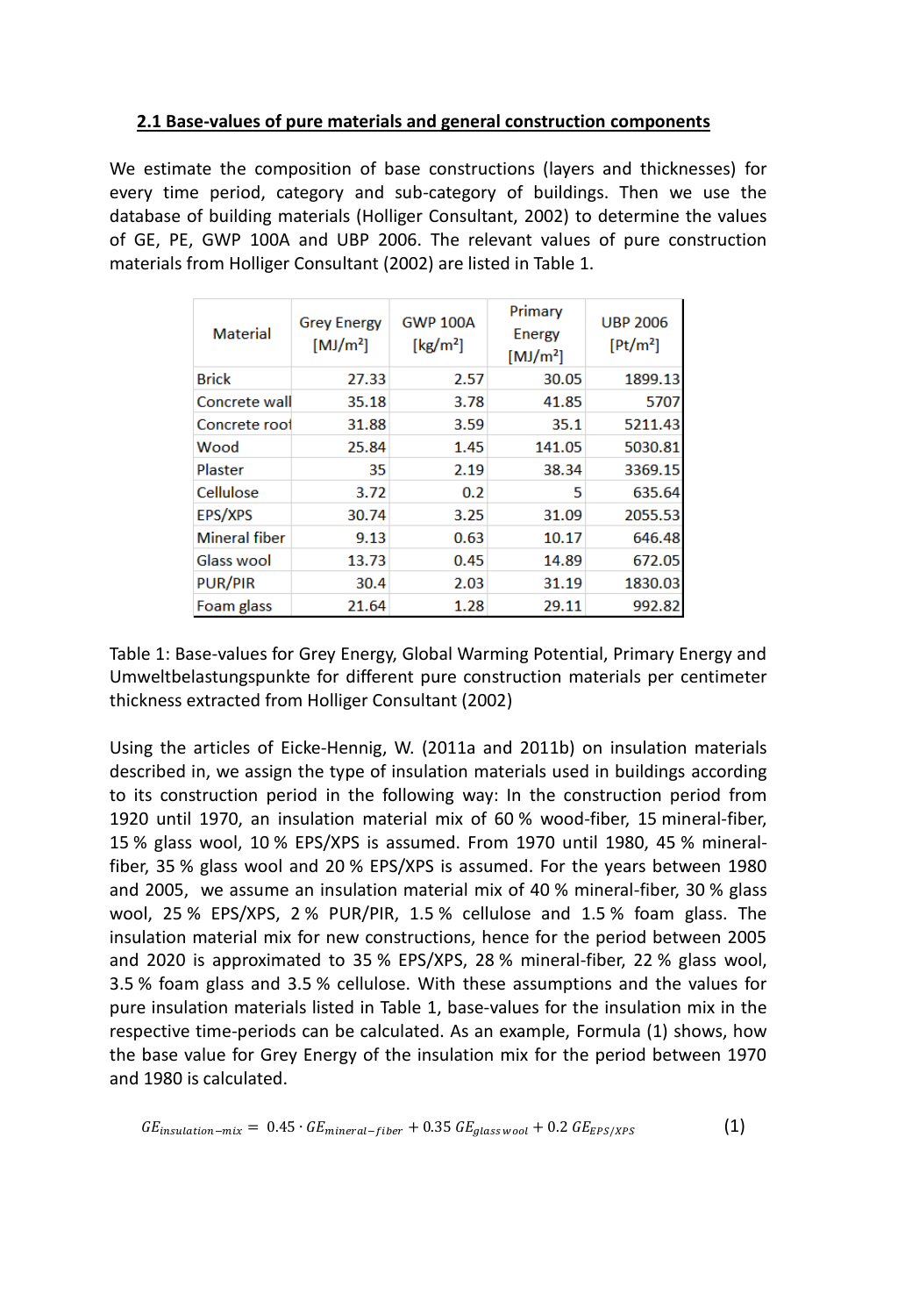| Construction- Grey Energy<br>period | $[M]/m^2$ | GWP 100A<br>[kg/m <sup>2</sup> ] | Primary<br>Energy<br>$[M]/m^2$ | <b>UBP 2006</b><br>[Pt/m <sup>2</sup> ] |  |
|-------------------------------------|-----------|----------------------------------|--------------------------------|-----------------------------------------|--|
| 1920-1970                           | 8.71      | 0.55                             | 9.87                           | 773.44                                  |  |
| 1970-1980                           | 15.06     | 1.09                             | 16.01                          | 937.24                                  |  |
| 1980-2005                           | 16.44     | 1.26                             | 17.44                          | 1035.12                                 |  |
| 2005-2020                           | 19.65     | 1.63                             | 20.69                          | 1251.7                                  |  |

Table 2: Average base-values for Grey Energy, Global Warming Potential, Primary Energy and Umweltbelastungspunkte of the typical insulation mix of different timeperiods (Holliger Consultant, 2002, Eicke-Hennig, W. 2011a and 2011b)

The values of GE, PE, GWP 100A and UBP 2006 for the relevant window types arise from SIA (2010). In the next chapter we specify the main window types for the respective construction periods. Other important construction components are stream breaks and sealing-sheetings. Table 3 lists the typical GE, PE, GWP 100A and UBP 2006 of steam breaks and sealing-sheetings (Holliger Consultant, 2002).

| Construction<br>elements | <b>Grey Energy</b><br>$[M]/m^2]$ | <b>GWP 100A</b><br>$\left[\frac{\text{kg}}{\text{m}^2}\right]$ | Primary<br>Energy<br>[MJ/m <sup>2</sup> ] | <b>UBP 2006</b><br>[Pt/m <sup>2</sup> ] |  |
|--------------------------|----------------------------------|----------------------------------------------------------------|-------------------------------------------|-----------------------------------------|--|
| steam break              | 30.19                            | 2.19                                                           | 31.72                                     | 1957.44                                 |  |
| sealing sheeti           | 174.66                           | 12.                                                            | 178.29                                    | 9786.81                                 |  |

Table 3: Average base-values for Grey Energy, Global Warming Potential, Primary Energy and Umweltbelastungspunkte of typical construction components (Holliger Consultant, 2002)

In order to now calculate the embodied energy of the construction components for the different time-periods, we define representative base case construction components for every considered time-period in the following section.

## **2.2 Description of new buildings per construction-period**

#### **2.2.1 Construction time before 1920**

Solid brick was the main construction material for all types of walls. Here, the building types differ mostly in layer thickness. Concrete, brick and wood were used for slab floors, floors and ceilings. Roofs were generally built of wood Straw and cork were the main insulation materials [3]. Since both of them only need low energy input, insulation materials are ignored in this analysis for constructions from before 1920. The window-type for all constructions is assumed to be single-glazed windows with wooden frame and 25 % frame fraction (TABULA ,2014).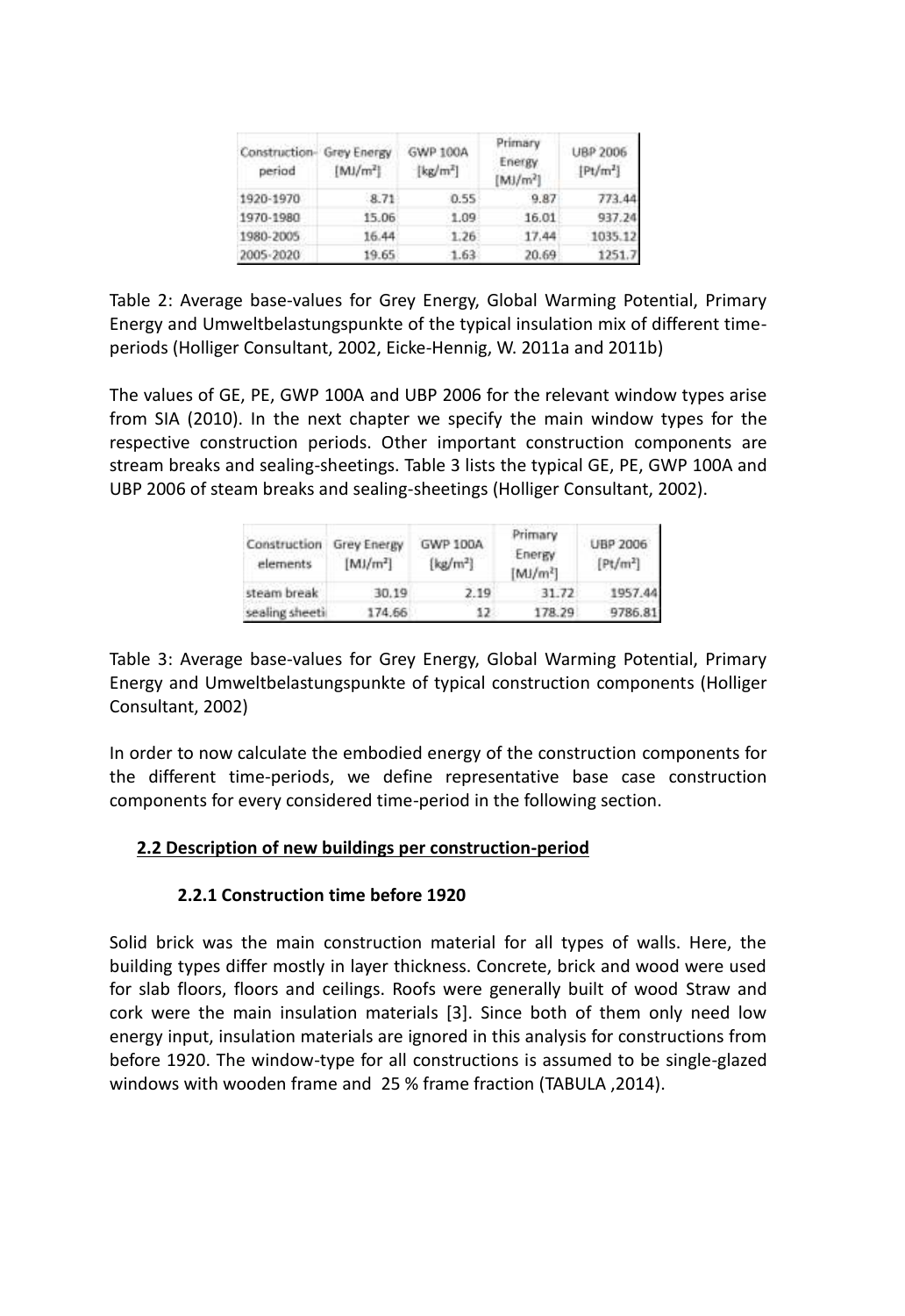## **2.2.2 Construction time between 1920 and 1970**

In this construction period, exterior walls both below and above ground were mainly built of hollow or honeycomb bricks with a cladding of wood or plaster. The building types differ mostly in layer thickness, however plaster is assumed to not have been used for cladding of industrial walls. Interior walls consisted mainly of hollow bricks or wood. Concrete, wood and plaster were the main materials for slab floors, floors and ceilings. Roofs consisted basically of a wood-beam structure or concrete, insulated with a 5 cm layer of the insulation material mix listed in Table 2.2. Industrial roofs are the exception, generally being built of concrete only. The main window-type was double-glazed windows with a wooden frame and 25 % of frame fraction (TABULA ,2014).

## **2.2.3 Construction time between 1970 and 1980**

Between 1970 and 1980, hollow or honeycomb bricks with a plaster-cladding and a thin insulation layer was the base composition of exterior walls of most building types. However, for industrial and commercial buildings, a high share of concrete walls with a thin insulation layer and plastering was used as well. Interior walls were mainly built of plastered hollow or honeycomb bricks and again, for a high fraction of commercial and industrial buildings, the bricks were replaced by concrete (TABULA, 2014, Eicke-Hennig, W. ,2011a and 2011b).

Interior walls of most building types were made of plastered hollow or honeycomb bricks. For commercial and industrial buildings, a high share of concrete was used interior walls as well. Floors and ceilings were generally made of concrete and for some building types, an insulation layer for soundproofing was used. Roofs mainly consisted of concrete as well, with an additional insulation layer for most of the building types. The main window type used was the double-glazed plastic frame window with 25 % of frame fraction. An exception are the double-glazed wooden frame windows with 25 % frame fraction, in single dwelling units and administrative (TABULA, 2014).

#### **2.2.4 Construction time between 1980 and 2005**

The first basic exterior wall type in this construction period consisted of plastered one- or two-layered brickwork with an insulation layer. For walls below ground, steam break and sealing as listed in Table 2.3 are added (TABULA ,2014). The second basic type was the sandwich panel wall, used mainly in industrial and commercial buildings (Holliger Consultant, 2002).

Supporting interior walls were generally plastered brick or pure concrete for industrial and commercial buildings. Slab floors were basically made of concrete. Floors and ceilings were made of concrete with an additional layer of sound insulation for most building types. For industrial and some commercial types, steel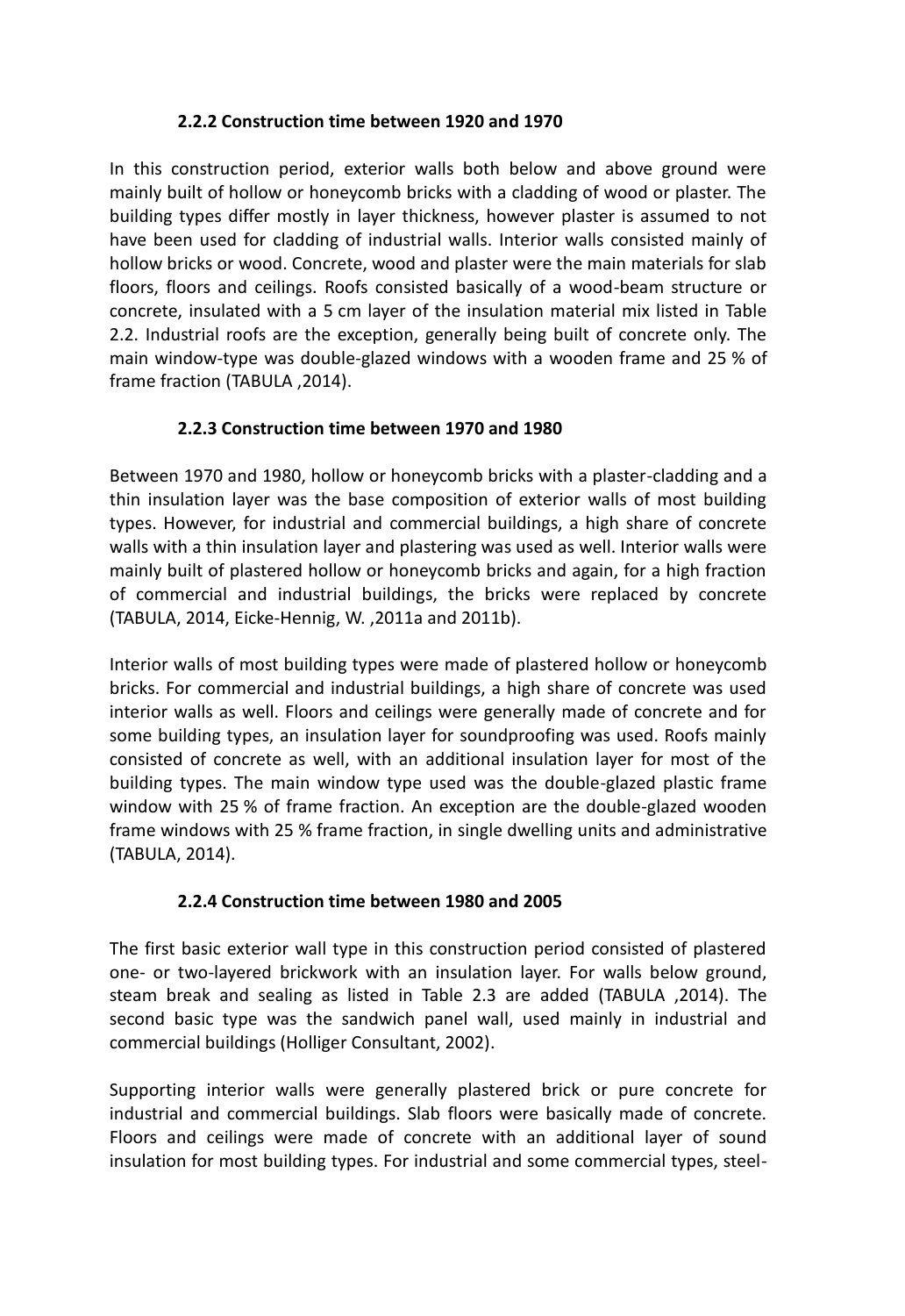sheeted concrete was used for floors and ceilings. The main roof types were insulated and sealed wood-beam roofs for small buildings, insulated and sealed concrete flat-roofs for larger buildings and profiled sheeting flat roofs for industrial and some commercial buildings. Furthermore, mainly double-glazed windows with plastic or aluminum frame of 10 % frame-fraction were used (TABULA ,2014).

## **2.2.5 Construction time after 2005**

In this construction-period the variety of different construction compositions (TABULA, 2014) make it difficult to define real base-constructions. However, comparing different recent compositions with the database of Holliger Consultant (2002), most of the general compositions do not differ much in their values for GE, PE, GWP 100A and UBP 2006. Therefore, the following examples are used for the different categories.

The basic type of exterior walls above ground are exposed concrete walls with exterior insulation and plastering. For industrial and some commercial buildings, insulated sandwich panel walls are used. Exterior walls below ground are generally sealed, plastered and insulated concrete walls. For part of industrial and commercial cases, simple water-proof concrete walls without insulation are used. Supporting interior walls were mainly cladded concrete and exposed concrete for industrial and commercial buildings respectively. For base non-supporting interior walls, either plastered and sound insulated steel sheets, or sound insulated woodstud walls (as in the Baloon-frame building style) are used.

The typical floors and ceilings consist in a structural slab of concrete with sound insulation and steam break. In industrial and some commercial buildings, steelsheeted concrete floors and ceilings are used. Base Slab floors consist of sealed and insulated concrete with a cement layer. For part of the industrial and some commercial buildings, only water-proof concrete is used (e.g. for the parking areas).

For most of the buildings either slanted insulated and sealed wood-beam roofs with a layer of bricks, or flat insulated and sealed concrete roofs with a layer of gravel are used. For the roofs of Industrial and some Commercial buildings, either slanted, insulated sandwich panel roofs or profiled sheeting flat roofs are used.

All the above listed compositions arise from comparison of the databases of Holliger Consultant (2002), TABULA (2014) and the Minergie certified elements in Verein Minergie (2012).

From the assumptions and base-construction components defined in the sections 2.2.1 – 2.2.5, now the GE, PE, GWP 100A and UBP 2006 is calculated for the different building types. The results are described in the next section.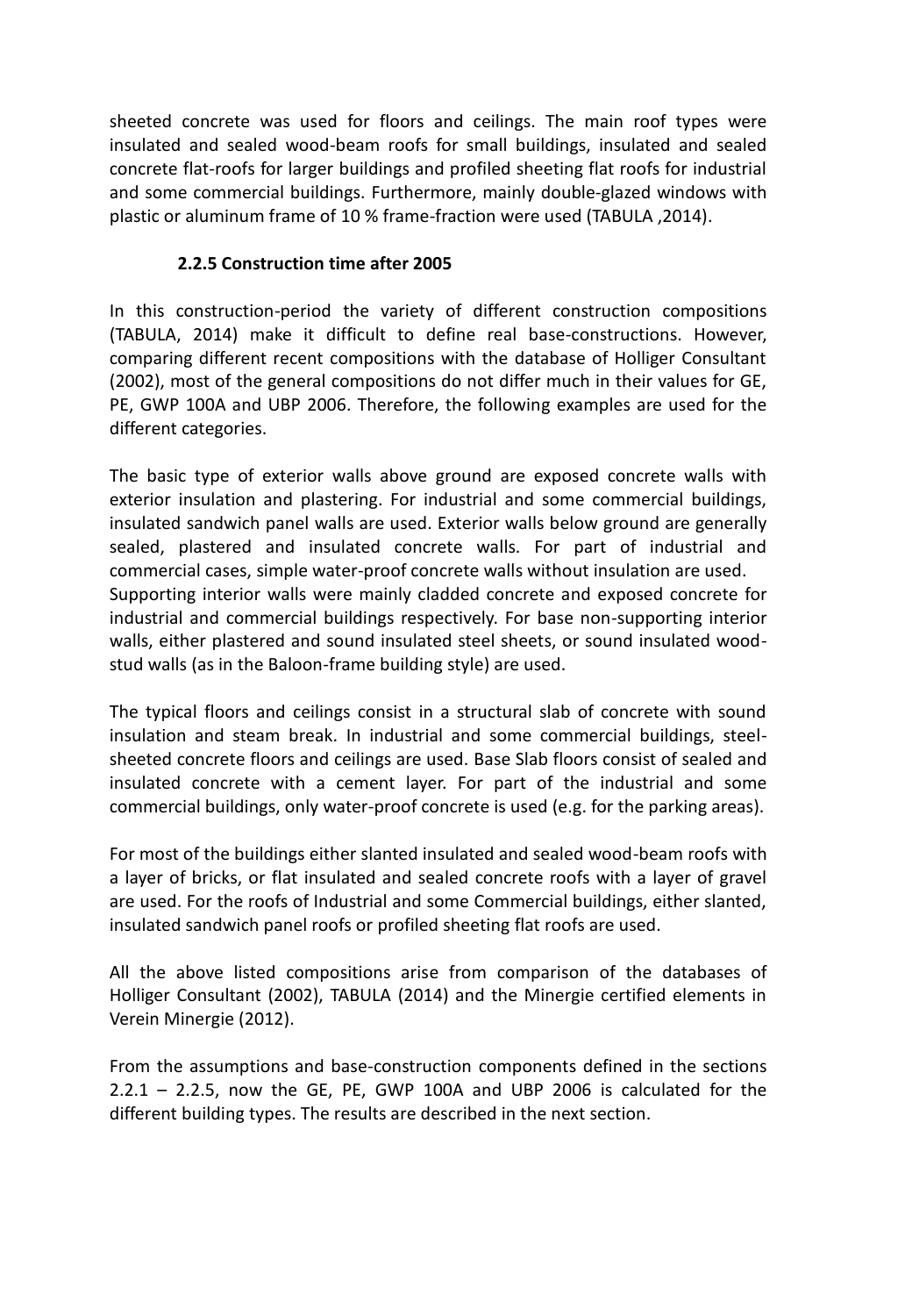#### **2.3 Results for new buildings**

The results are obtained for each building type and construction component, for all of the considered time periods. As an example, Table 4 shows the results for multiple dwelling units. The results for all the other building types are available upon request.

|             | Multiple dwelling unit               | Baw.voivetx3<br>altove<br>ground | Exterior wall<br>befow<br>ground | Floor /<br>celling | Interior wall<br><b><i><u><u><b>OMADO OFFICIAL</b></u></u></i></b> | listerior wall<br><b>Inon-</b><br>supporting) | Root   | 5lab floor | Windows: |
|-------------|--------------------------------------|----------------------------------|----------------------------------|--------------------|--------------------------------------------------------------------|-----------------------------------------------|--------|------------|----------|
|             | Grey Energy [MI/m <sup>3</sup> ]     | 1241                             | 1833                             | 623                | 662                                                                | 305                                           | 992    | 1642       | 1273     |
| 1005-2020   | GWP 100A [kg/m <sup>1</sup> ]        | 112                              | 188                              | 75                 | 73                                                                 | 16                                            | 78     | 180        | -85      |
|             | Primary Energy [MJ/m <sup>2</sup> ]  | 1390                             | 1790                             | 771                | 760                                                                | 960                                           | 1574   | 1715       | 1492     |
|             | UBP 2006 Pt/m <sup>2</sup>           | 127078                           | 178581                           | 90545              | 105908                                                             | 29498                                         | 103889 | 198852     | 98930    |
|             | Grey Energy (MI/m <sup>1</sup> )     | 786                              | 591                              | 829                | 377                                                                | 240                                           | 1122   | 1155       | 1055     |
| 1980-2005   | GWP 100A [kg/m <sup>2</sup> ]        | 57                               | 21                               | 91                 | 34                                                                 | 21                                            | 113    | 104        | 69       |
|             | Primary Energy (MJ/m <sup>2</sup> )  | <b>1135</b>                      | 1045                             | 030                | 414                                                                | 264                                           | 1216   | 1217       | 1104     |
|             | UBP 2006 (Pt/m <sup>3</sup> )        | 50012                            | 61756                            | 114773             | 27108                                                              | 17613                                         | 149528 | 150845     | 81694    |
|             | Grey Energy (MI/m <sup>3</sup> ).    | 407                              | 392                              | 954                | 377                                                                | 240                                           | 1032   | 1029       | 1957     |
|             | GWP 100A [kg/m <sup>2</sup> ]        | 36                               | 35                               | 110                | 34                                                                 | 21                                            | 113    | 111        | 323      |
| 1970-1980   | Primary Energy (Mil/m <sup>2</sup> ) | 446                              | 430                              | 1093               | 南生症                                                                | 264                                           | 1133   | 1131       | 2045     |
|             | UBP 2006 [Pt/m <sup>2</sup> ]        | 28983                            | 28046                            | 158686             | 27108                                                              | 17613                                         | 151029 | 162055     | 151080   |
| 1920-1970   | Grey Energy [Mi/m <sup>3</sup> ]     | 389                              | <b>1108</b>                      | 1048               | 353                                                                | 233                                           | 534    | 1048       | 926      |
|             | GWP 100A [kg/m <sup>1</sup> ]        | 34                               | 34                               | 113                | 32                                                                 | 20                                            | 57     | 113        | 62       |
|             | Primary Energy [MI/m <sup>3</sup> ]  | 427                              | 427                              | 1322               | 388                                                                | 256                                           | 366    | 1322       | 1546     |
|             | UBP 2006 [Pt/m <sup>2</sup> ]        | 29198                            | 20108                            | 168943             | 25944                                                              | 17588                                         | 58086  | 168941     | 91052    |
| Before 1920 | Grey Energy (Mi/m <sup>3</sup> )     | 501                              | -501                             | 659                | 430                                                                | 342                                           | 517    | 440        | 688      |
|             | GWP 100A [kg/m <sup>3</sup> ]        | 57                               | 57                               | 68                 | 39                                                                 | 32                                            | 24     | $-39$      | 47       |
|             | Primary Energy (MI/m <sup>2</sup> )  | n61                              | 561                              | 810                | 451                                                                | 576                                           | 564    | 935        | 1268     |
|             | UBP 2006 (Pt/m <sup>2</sup> )        | 41781                            | 41781                            | 82096              | 28487                                                              | 23739                                         | 100616 | 49537      | 73839    |

Table 4: The Table shows the four environmental impact indicators Grey Energy, GWP 100A, Primary Energy and UBP 2006 for multiple dwelling units in Switzerland for different times of construction.

The values for GE, PE, GWP 100A and UBP 2006 listed in Table 4 can now be examined in terms of their development over time. This examination is done as an example again for one building type. Hence, Figure 1 illustrates the temporal development of the embodied Grey Energy of Swiss multiple dwelling units. As the figure shows, the Grey Energy for the different wall types has been increasing since 1920, whereas the Grey Energy of floors / ceilings and roof seems to have decreased during the last decades. The development of the Grey Energy of the wall types can probably be explained with the more and more growing use of EPS as an insulation material (Eicke-Hennig, W., 2011a and 2011b). The very sharp increase in Grey Energy and Grey Emissions of exterior walls and slap floors is particularly noticeable.

Figure 1 furthermore shows a peak in Grey Energy embodied in windows between 1970 and 1980. The Grey Energy of windows then decreased again, but started to increase again after 2005. This development might be explained by the decrease of frame-fraction after 1980 arising from the database TABULA (2014) which led to a decreasing Grey Energy. The increase after 2005 could be explained by the shift from double- to triple glazed windows (TABULA, 2014).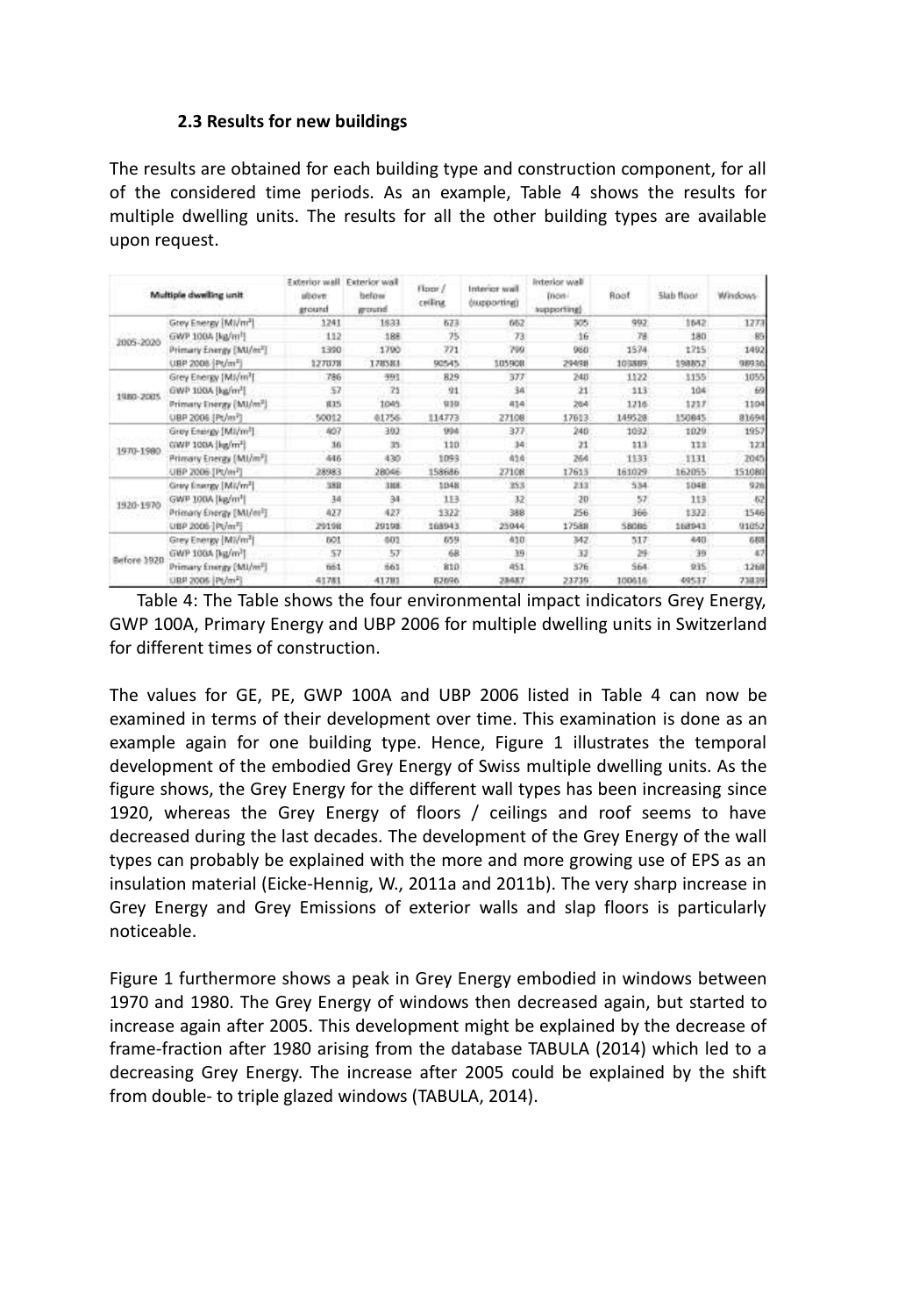

Figure 1: The Figure illustrates the trend of the Grey Energy embodied in new constructed multiple dwelling units in Switzerland.

The same examination is done for Grey Emissions (GWP 100A). The bar chart in Figure 2 illustrated the results, which are qualitatively similar to the results in Figure 1. This analogy is not surprising, since the energy-use and caused emissions depend on one another.



Figure 2: The Figure illustrates the temporal development of the Grey Emissions of new constructed multiple dwelling units in Switzerland.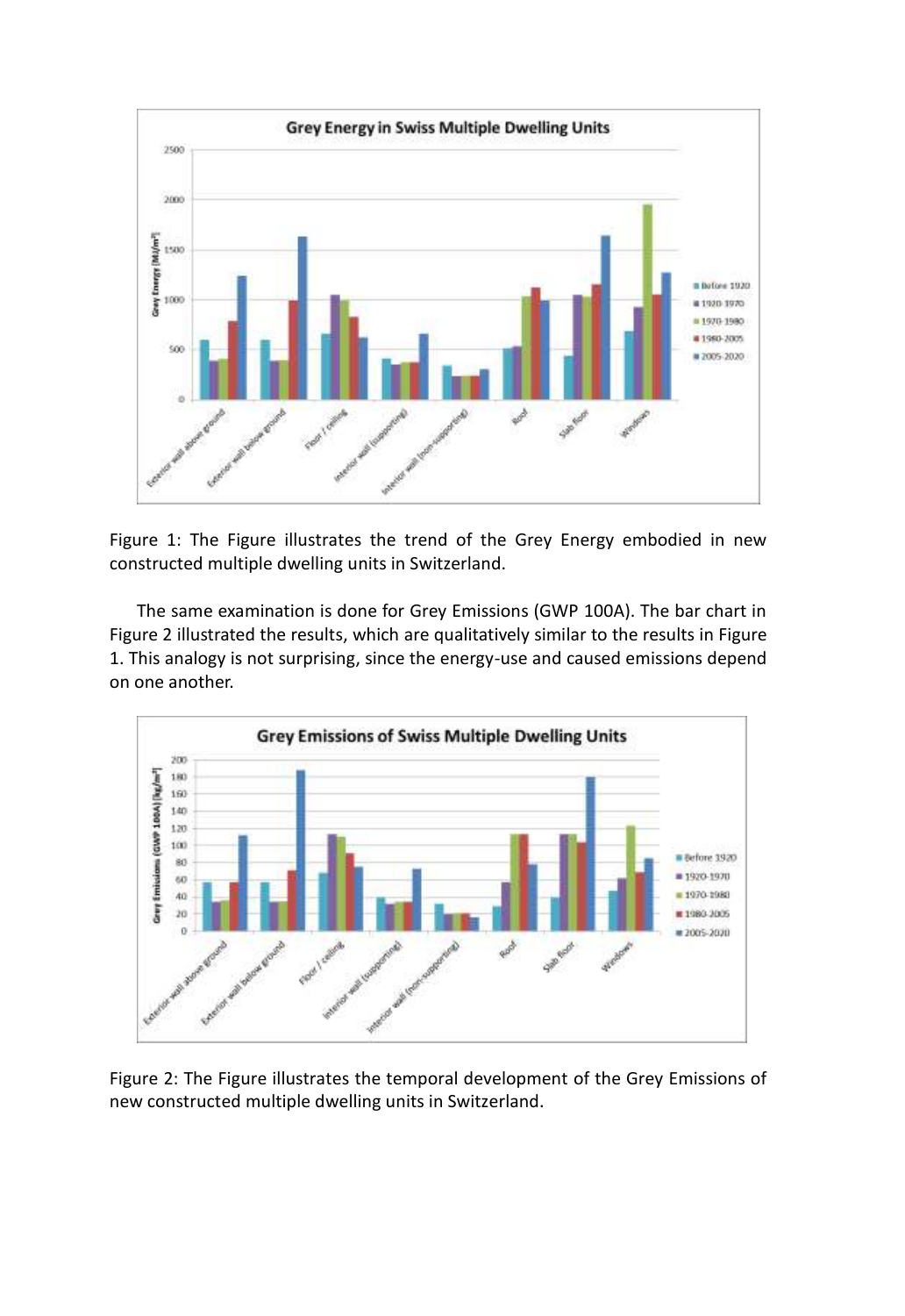In the following section, the same analysis is now done for refurbishments.

# **2.4 Description of refurbishments per construction-period**

# **2.4.1 Refurbishment time before 1920**

The main faults of existing buildings in that time period were degrading wooden, straw and cork parts and cracks in the brick and concrete parts of the buildings (Eicke-Hennig, W., 2011a). It is assumed here, that common refurbishment measures for these faults were rather rudimentary and hence caused only negligible GE, PE, GWP 100A and UBP 2006 impacts. Refurbishment measures for improvement of the thermal envelopes of the constructions have been done by adding the contemporary insulation materials straw and cork (Eicke-Hennig, W., 2011a) that due to their low energy input are ignored in this analysis as well. It is therefore assumed that refurbishment measure before 1920 didn't cause additional GE, PE, GWP 100A and UBP 2006.

# **2.4.2 Refurbishment time between 1920 and 1970**

For this very long construction-period it is assumed that refurbishments were undertaken most likely at the end of the period. Therefore, the following estimated refurbishment measures are rather typical for the later years of the period from 1920 until 1970.

During that time-period, the major refurbishment measures were an addition of a layer of the typical insulation material mix (Table 2) to roofs and exterior walls (Eicke-Hennig, W., 2011b), which as well worked against the problem of water leaking into the buildings (TFT TIE Kinetix GmbH, 2014). It is assumed, that the added insulation layer is of the same thickness as the contemporary insulation layer for new constructions in the respective building-type. Furthermore, old and untight windows were replaced by the contemporary window-type, i. e. double-glazed windows with a wooden frame and 25 % of frame fraction. It is assumed here, that these two measures were only done in part of the industrial buildings, as thermal insulation was rather untypical for this building type in the respective time-period (Eicke-Hennig, W., 2011b). Another important refurbishment measure was the repairing of cracks in plaster, concrete and roof covering and the replacement of degraded wooden parts (TFT TIE Kinetix GmbH, 2014).

# **2.4.3 Refurbishment time between 1970 and 1980**

Between 1970 and 1980 the most common refurbishment measure was an addition of the contemporary insulation layer to the building envelope, in order to overcome the water condensation problems (Eicke-Hennig, W., 2011a). Furthermore, the windows were replaced by the typical type for that time-period, i.e. plastic-framed, double glazed windows with 25 % frame fraction (Eicke-Hennig, W., 2011b).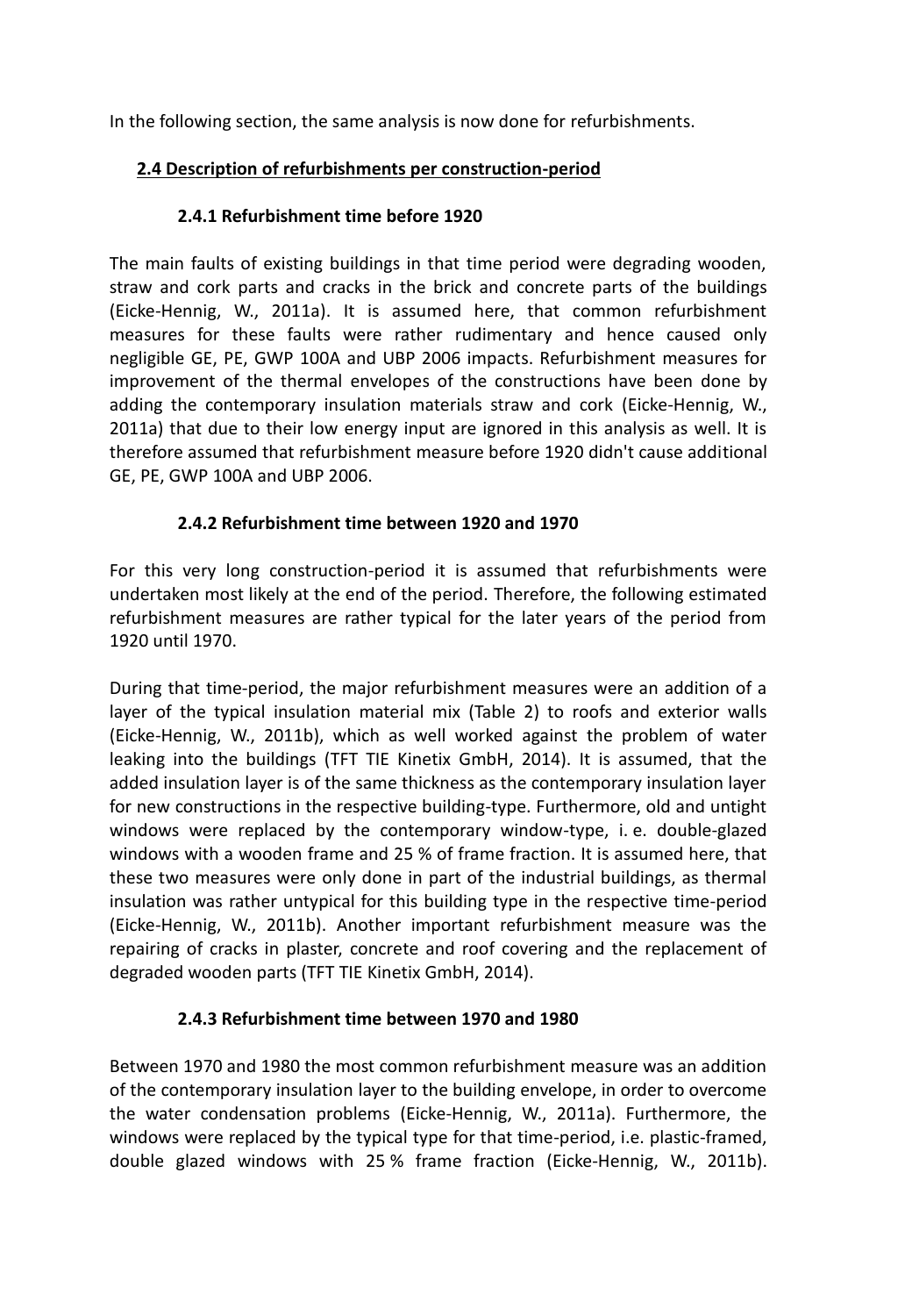Repairing cracks in plaster, concrete and roof covering and the replacement of degraded wooden parts were common, as well as the addition of soundproofing to floors/ceilings of some constructions (TFT TIE Kinetix GmbH, 2014).

# **2.4.4 Refurbishment time between 1980 and 2005**

During this time-period, the refurbishment measures were similar to the ones between 1970 and 1980, with a new insulation mix (Eicke-Hennig, W., 2011a). The window-type for replacement changed to double-glazed plastic-frame windows with 10 % of frame-fraction. Furthermore, steam-breaks and sealing sheetings were added to roofs, exterior walls below ground, some floors and ceilings and slab floors. Soundproofing was now also added to parts of the interior walls. (TABULA, 2014)

# **2.4.5 Refurbishment time between 2005 and 2020**

Refurbishments after 2005 were very similar to the ones between 1980 and 2005, with the only differences that the insulation-material mix changed and due to stricter regulations (Eicke-Hennig, W., 2011b), the thickness of the insulation layers increased in order to obtain better thermal insulation. The basic window-type changed to a mix of plastic-framed, wood-framed and aluminum-framed, tripleglazed windows with 10 % frame-fraction. (TABULA, 2014)

# **2.5 Results for refurbishments**

Again, the results are obtained for each building type and construction component, for all of the considered time periods. As an example, Table 5 shows the results for multiple dwelling units. The results for all the other building types are available upon request.

|           | <b>Noupital</b>                     | Baw.voivette<br>alloye<br><b>around</b> | Exterior wall<br>befow<br>ground. | Floor /<br>ceiling | Interior wall<br>(Hupporting) | livterior wall<br><b>DVDIN</b><br>supporting) | Root  | 5lab floor | Windows |
|-----------|-------------------------------------|-----------------------------------------|-----------------------------------|--------------------|-------------------------------|-----------------------------------------------|-------|------------|---------|
|           | Grey Esergy   Mi/m <sup>3</sup> ]   | 467                                     | 672                               | 109                | 90                            | 90                                            | 598   | 551        | 1273    |
| 2005-2020 | GWP 100A [kg/m <sup>1</sup> ]       | 38                                      | 52                                |                    |                               | G.                                            | 47    | A4         | 85      |
|           | Primary Energy [MU/m <sup>2</sup> ] | 494                                     | 704                               | 230                | 00                            | 99                                            | 624   | 576.       | 1492    |
|           | UBP 2006 (Pt/m <sup>2</sup> )       | 30906                                   | 42653                             | 13208              | 7248                          | 7248                                          | 36778 | 30983      | 98930   |
|           | Grey Energy (MI/m <sup>3</sup> )    | 167                                     | 371                               | 归                  | 44                            | 44                                            | 336   | 302        | 1055    |
| 1980-2005 | GWP 100A [kg/m <sup>2</sup> ]       | 12                                      | 26                                |                    |                               | з<br>$1 - 1$                                  | 24    | 23         | 69      |
|           | Primary Energy (MI/m <sup>2</sup> ) | 178                                     | 388                               | 214                | 49                            | 49                                            | 350   | 315        | 1104    |
|           | UBP 2006 (Pt/m <sup>)</sup> ]       | 11650                                   | 23394                             | 12229              | 4016                          | 4016                                          | 20025 | 21096      | 81694   |
|           | Grey Esergy (Mi/m <sup>3</sup> )    | \$6                                     | DS                                | 75                 | $35 -$                        | 35                                            | 107   | 142.       | 1957    |
| 1970-1980 | GWP 100A (kg/m <sup>2</sup> )       | $\overline{I}$                          | $\rightarrow$                     |                    |                               | з<br>$-11$                                    | ٠     | 11         | 123     |
|           | Primary Energy (MI/m <sup>2</sup> ) | 102                                     | 102                               | 30                 | 38                            | 38                                            | 115   | 153.       | 2045    |
|           | UBP 2005 (Pt/m <sup>m</sup> )       | 7118                                    | 7118                              | 4686               | 3350                          | 3360                                          | 0808  | 13267      | 151060  |
| 1920-1970 | Grey Energy [Mi/m <sup>3</sup> ]    | 114                                     | 114                               | 41                 | 53                            | 53                                            | 107   | 91         | 926     |
|           | GWP 100A (kg/m <sup>1</sup> )       | y                                       |                                   |                    |                               |                                               | 10    |            | 62      |
|           | Primary Energy [MJ/m <sup>2</sup> ] | 126                                     | 126                               | 269                | 58                            | 58                                            | 120   | 260        | 1546    |
|           | UBP 2006 Pt/m <sup>2</sup>          | 10662                                   | 10062                             | 12600              | 5054                          | 5054                                          | 14346 | 12600      | 91052   |

Table 5: The Table shows the four environmental impact indicators Grey Energy, GWP 100A, Primary Energy and UBP 2006 for refurbishment measures in Swiss hospitals for different times of refurbishment.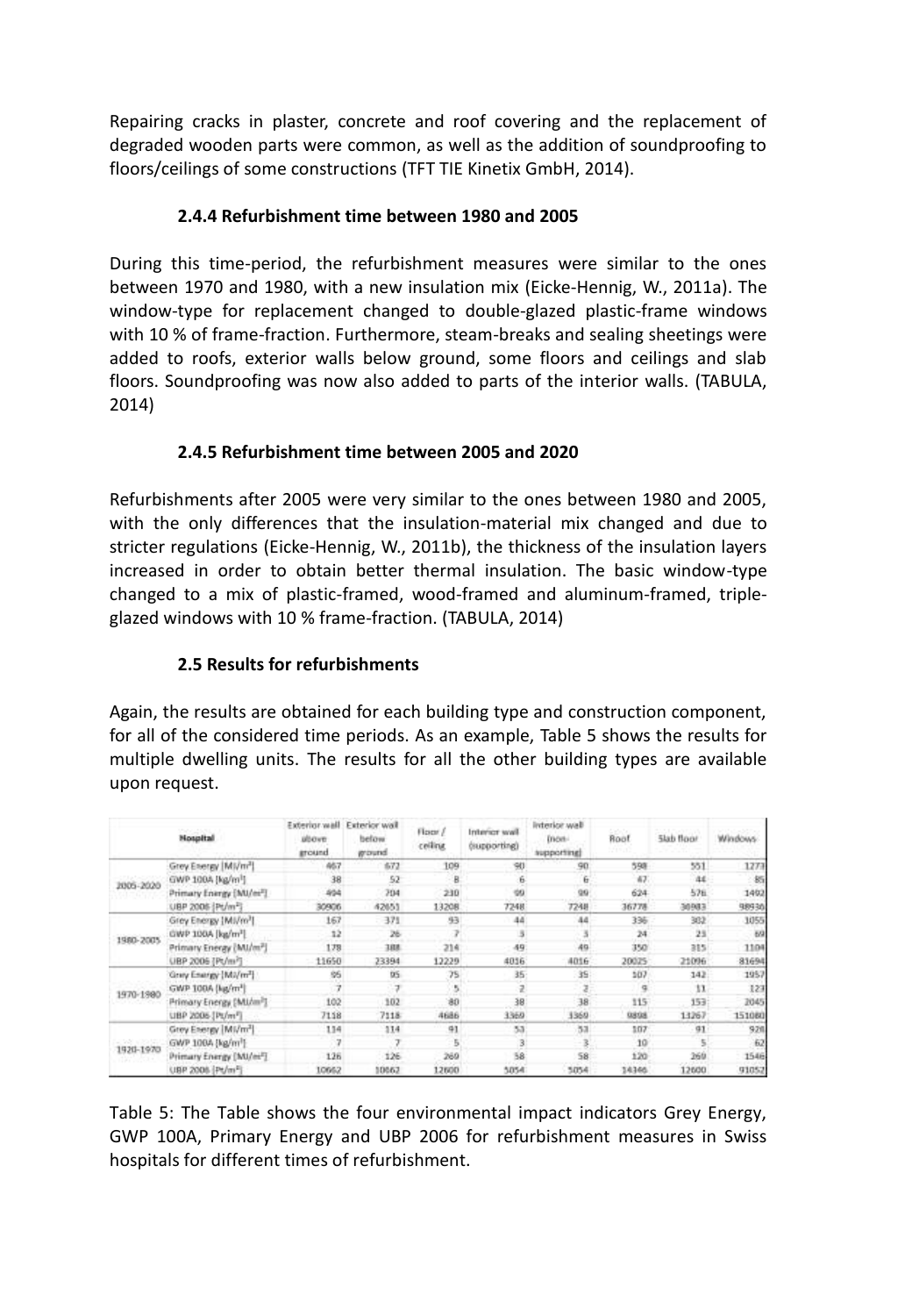The values listed in Table 5 can now again be examined in terms of their temporal development. This examination is done here exemplary for hospitals. Figure 3 shows the development of the respective Grey Energy, Figure 4 shows it for Grey Emissions (GWP 100A).



Figure 3: The Figure illustrates the temporal development of the Grey Energy embodied in the materials used for refurbishing multiple dwelling units in Switzerland.



Figure 4: The Figure illustrates the temporal development of the Grey Emissions included in the materials used for refurbishing multiple dwelling units in Switzerland.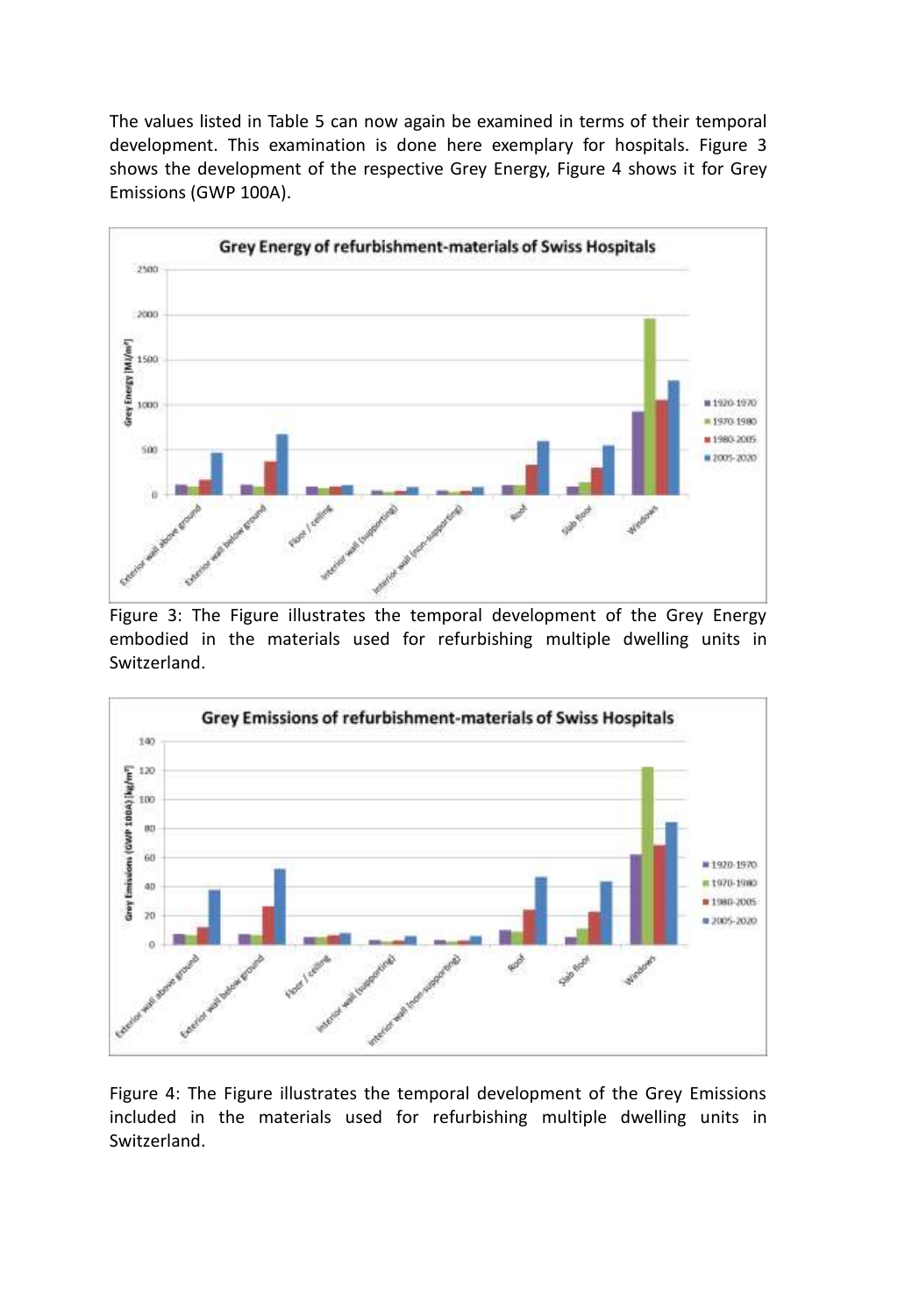Qualitatively, Figure 3 and 4 look very similar. From the figures it can be concluded, that the Grey Energy and Grey Emissions of refurbishment materials have generally increased over time for all the different types of building components, except for windows. Similar to the results in section 2.3, the Grey Energy and Grey Emissions from window refurbishment peaked between 1970 and 1980.

#### **3. Conclusion and Discussion**

With the here presented framework, base values for Grey Energy (GE), Primary Energy (PE), Global Warming Potential (GWP 100A) and *Umweltbelastungspunkte* (UBP 2006) were calculated per square meter of the respective component of the building (i. e. for exterior walls above ground, exterior walls below ground, floors/ceilings, supporting interior walls, non-supporting interior walls, roofs, slab floors and windows). The analysis was performed for the Swiss building stock, for different time-periods, whereat building-types (e.g. multiple dwelling units, hotels, offices, etc.) were assigned to different categories.

With knowledge of the geometry and the year of construction and renovation, now the total values of these four indicators can be calculated for a specific building. An application of the database created in this manuscript is presented in Fonseca et al. (2014). The authors use the presented framework to identify the contribution of the embodied energy of buildings into the whole energy consumption of a city quarter. It further lead to evaluate how this fraction might change under different planning scenarios and then find a correlation to future forms of urban development. Figure 5 shows a picture of the four different scenarios they assessed for a city quarter in Switzerland.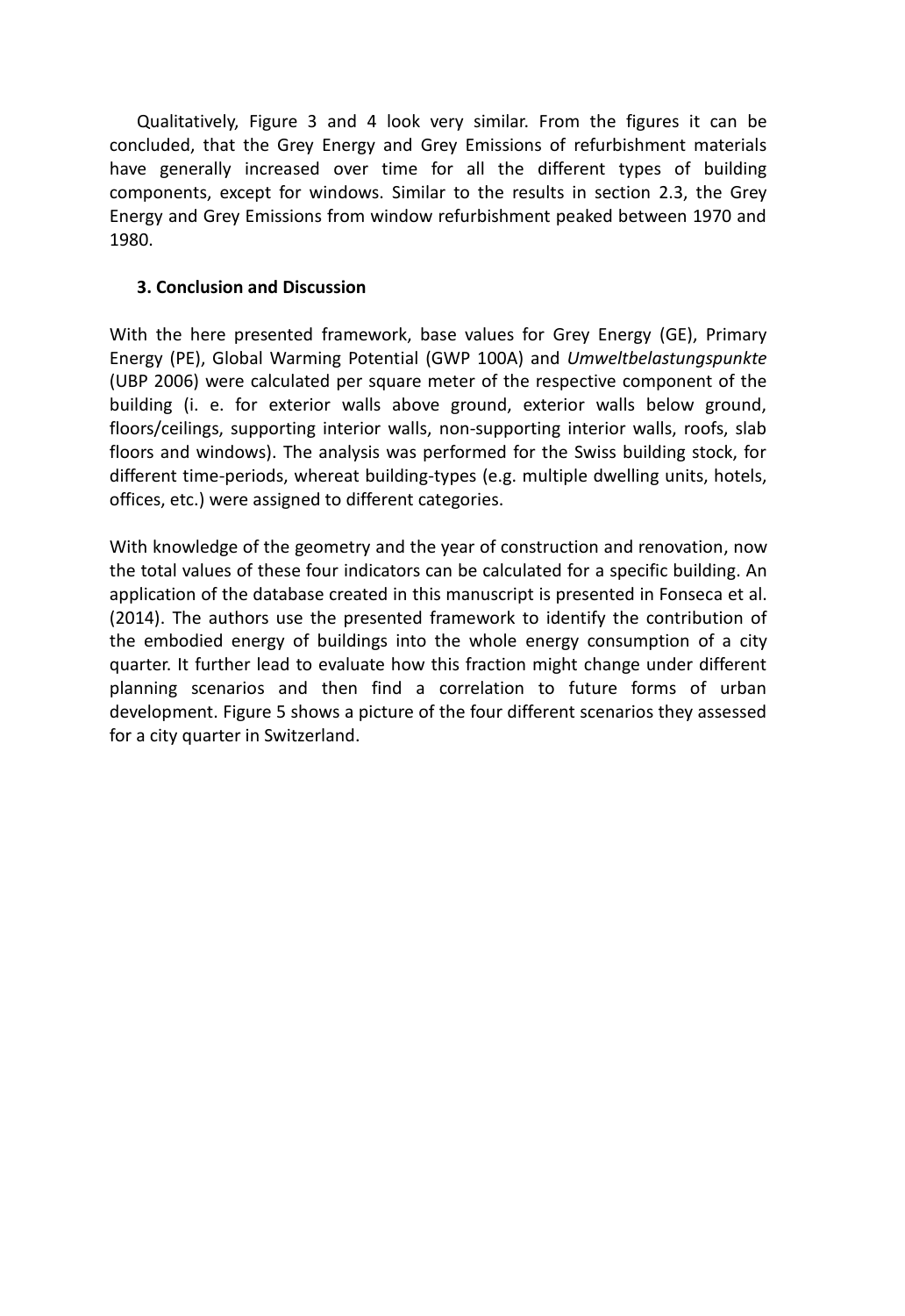

Figure 5: The four pictures show four different planning scenarios for a city quarter in Switzerland, developed within the INDUCITY project by ETH Zürich, Siemens A.G. and WERZ institute (2014).

Fonseca et al. (2014) compared the four different scenarios "Business-as-usual", "Campus", "High End Business" and "Urban Condenser" with the status quo of the city quarter, selecting and amortization age of 60 years for the analysis. After that period, emissions for previous retrofits or the construction itself are considered to be totally offset. In between this period, all embodied energy due to construction and previous retrofits are considered to be accumulated.

The results of the calculation for each future urban scenario are presented in Figure 6. As it can be seen in Figure 6, the amount of embodied energy and related grey emissions in buildings will increase substantially from scenario to scenario as a result of the new built areas and retrofit strategies planned for the site. A peak of these values is found for the high-end-and business scenario, where modern structures with high use of concrete, glass and aluminum are foreseen (Fonseca et al., 2014).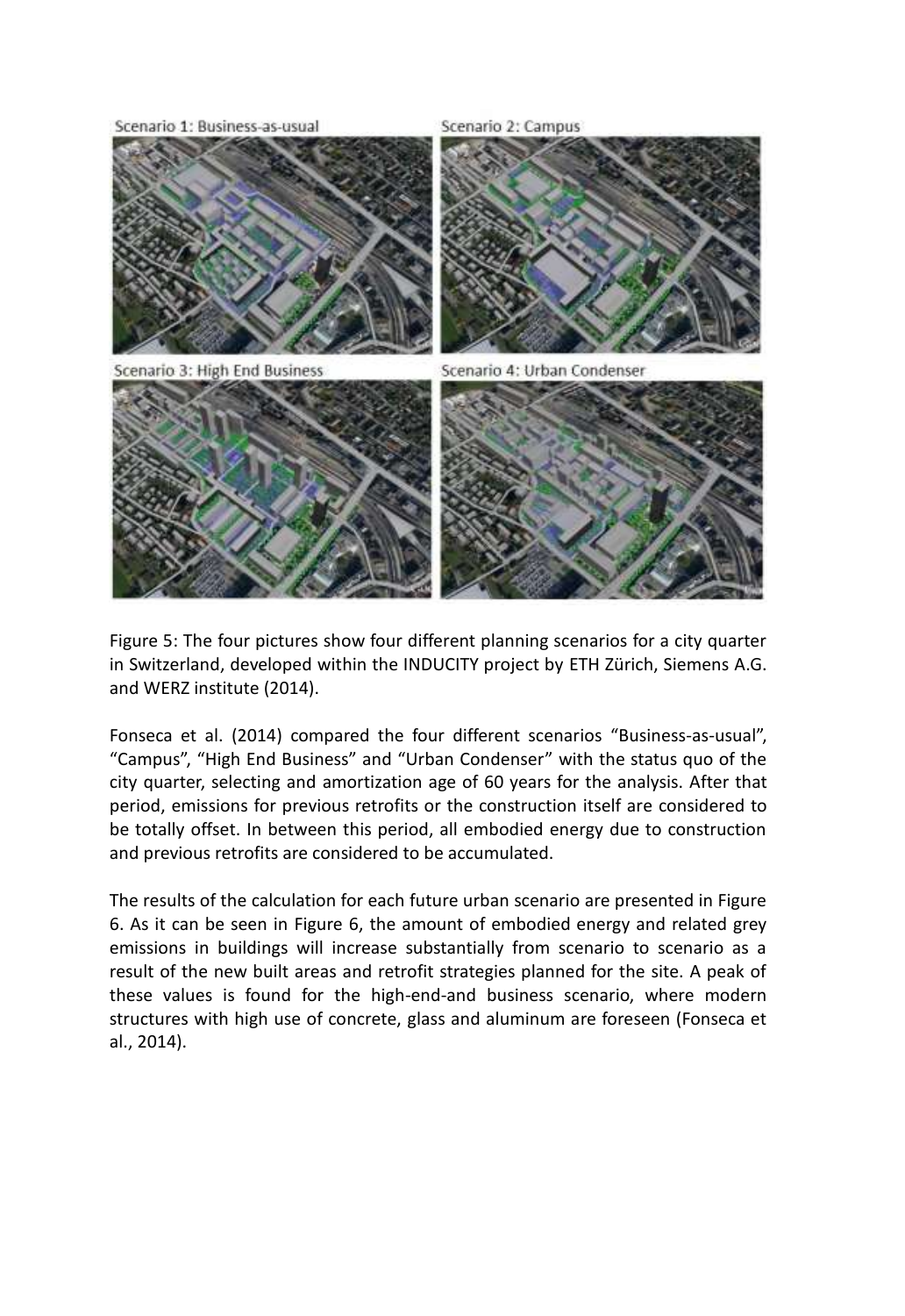

Figure 6: The bar chart compares the yearly embodied energy and related emissions in buildings for the four different scenarios with the status quo.

Applying the here presented framework and the model by Fonseca et al. (2014) to other regions, large sets of buildings can quickly be analyzed in terms of their embodied energy and related emissions.

Examining the development of the environmental impact of buildings over time can as well be useful for policy makers in order to decide on new regulating laws for the construction industry. The results of an application of this framework can help to identify the building types and construction components with the highest environmental impact.

In this paper, a generally increasing tendency of Grey Energy and Grey Emissions in Swiss buildings was identified. Taking into account the global trend towards renewable energy sources and the long lifetime of buildings, it is counterproductive to push the building industry towards energy-intense insulation materials. These insulation materials are produced today, using today's environmentally harmful energy sources (e. g. power from coal-fired power plants) and on the contrary reduce the usage of future clean energy. Harvey L. D. D. (2010) suggests the use of less energy intense insulation materials, such as cellulose, which has a slightly poorer insulating performance, but much less of an environmental impact.

#### **Acknowledgements:**

We would like to thank our interdisciplinary team composed by Anja Willman from SuAT; Martin Schaer and Benno Moser from Siemens Building Technologies; Siemens Corporate Technology; Michael Stauffacher and Corinne Moser from ETH Zürich and Christian Wirz and Sandra Moebus from the WERZ institute. This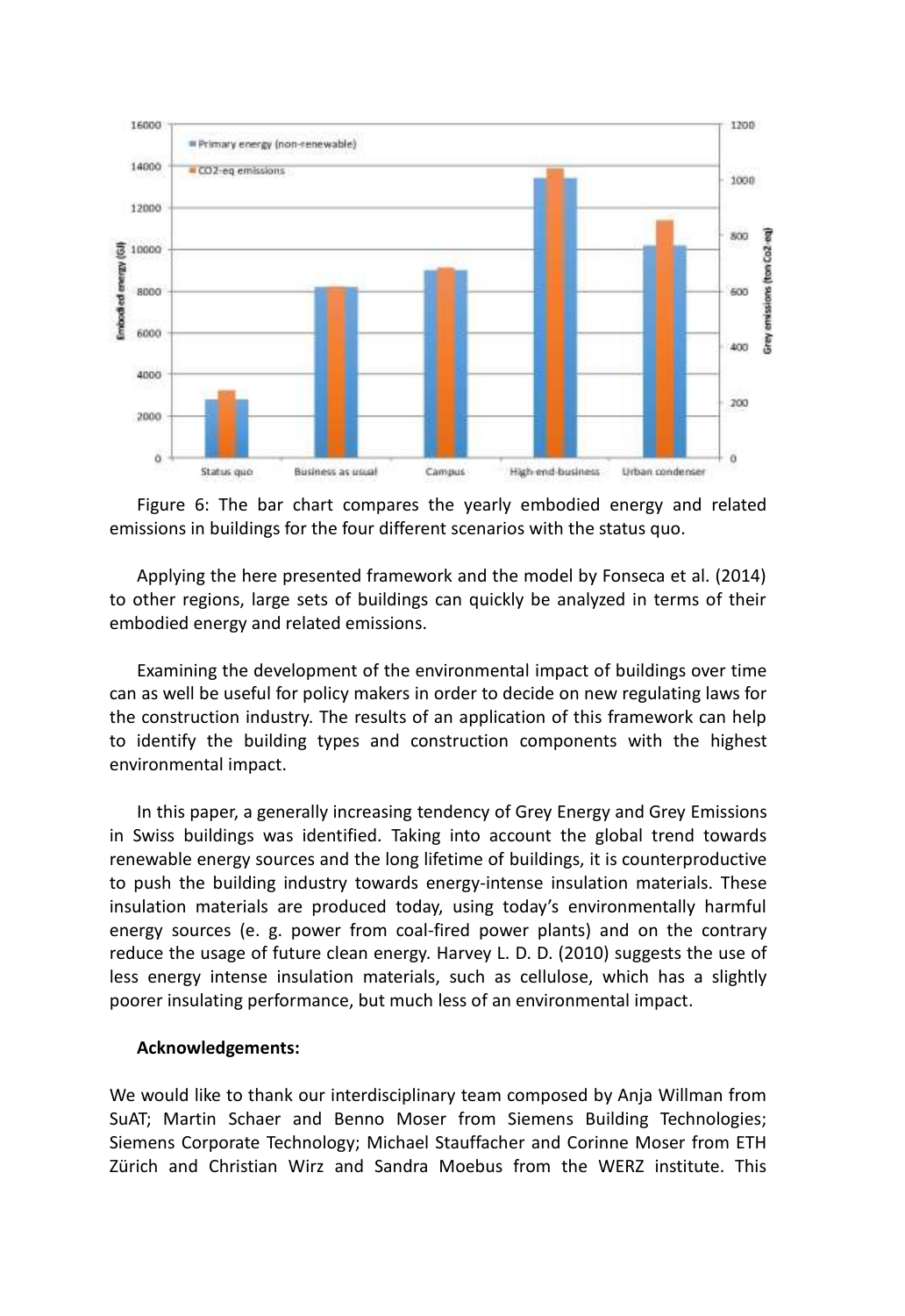research was financed by The Swiss Commission for Technology and Innovation (CTI).

#### **Sources**

ETH Zürich, Siemens A.G. and WERZ institute, 2014. *KTI (CTI) Project: INDUCITY: Nachhaltige, softwaregestützte Arealtransformation vom Industriestandort zum Stadtquartier*

United Nations, Department of Economic and Social Affairs, Population Division ed. 2014. *World Urbanization Prospects: The 2014 Revision, Highlights (ST/ESA/SER.A/352).* New York: United Nations

McGraw-Hill Construction, Research and Analytics, 2009. *Green Building: Retrofit and Renovation SmartMarket Report*. Bredfort, MA: McGraw-Hill Construction

Kasser U. ed. 2004. *SIA Effizienzpfad Energie, Statusbericht Graue Energie*. Zürich: Swiss Society of Engineers and Architects SIA

Bundesamt für Umwelt BAFU, 2007. *Ganzheitlicher Blick auf die Schweizer*  **Treibhaushas-Bilanz.** at: **Available** at: **Available** at: <http://www.bfe.admin.ch/energie/00588/00589/00644/index.html?lang=de&msg -id=16606> [Accessed on 3 October 2014]

Holliger Consult, Die Gebäudeschmiede, 2002: *Elektronischer Bauteilkatalog.* Available at: <http://www.bauteilkatalog.ch/ch/de/Bauteilkatalog.asp> [Accessed on 3 October 2014]

SIA, 2010. *SIA 2032, Graue Energie von Gebäuden*. Zürich: Swiss Society of Engineers and Architects SIA

Intelligent Energy Project TABULA, 2014*. TABULA Webtool*. Available at: <http://webtool.building-typology.eu/webtool/tabula> [Accessed on 3 October 2014]

Enerdata, 2012. *Energy Efficiency Trends in Buildings in the EU*. Grenoble: Enerdata

U.S. Department of Energy DOE, 2008. *Energy Efficiency Trends in Residential and Commercial Buildings*. Washington DC: U.S. Department of Energy DOE

TFT TIE Kinetix GmbH, 2014. *Baujahre und ihre Macken*. Available at <http://www.haus.de/renovieren/anbau-umbau-ausbau/altbau-check-baujahreund-ihre-macken.htm> [Accessed on 3 October 2014]

Girardin, L., Marechal, F., Dubuis, M., Calame-Darbellay, N., Favrat, D., 2010. EnerGis: A geographical information based system for the evaluation of integrated energy conversion systems in urban areas. In: *21st International Conference, on Efficiency, Cost, Optimization, Simulation and Environmental Impact of Energy Systems.* Kraków, Poland 24–27 June 2008

Eicke-Hennig, W., 2011a. Kleine Geschichte der Dämmstoffe, Erster und Zweiter Teil. wksb Zeitschrift für Wärmeschutz Kälteschutz Schallschutz Brandschutz, 65, pp.6-27

Eicke-Hennig, W., 2011b. Kleine Geschichte der Dämmstoffe, Erster und Zweiter Teil. wksb Zeitschrift für Wärmeschutz Kälteschutz Schallschutz Brandschutz, 66,